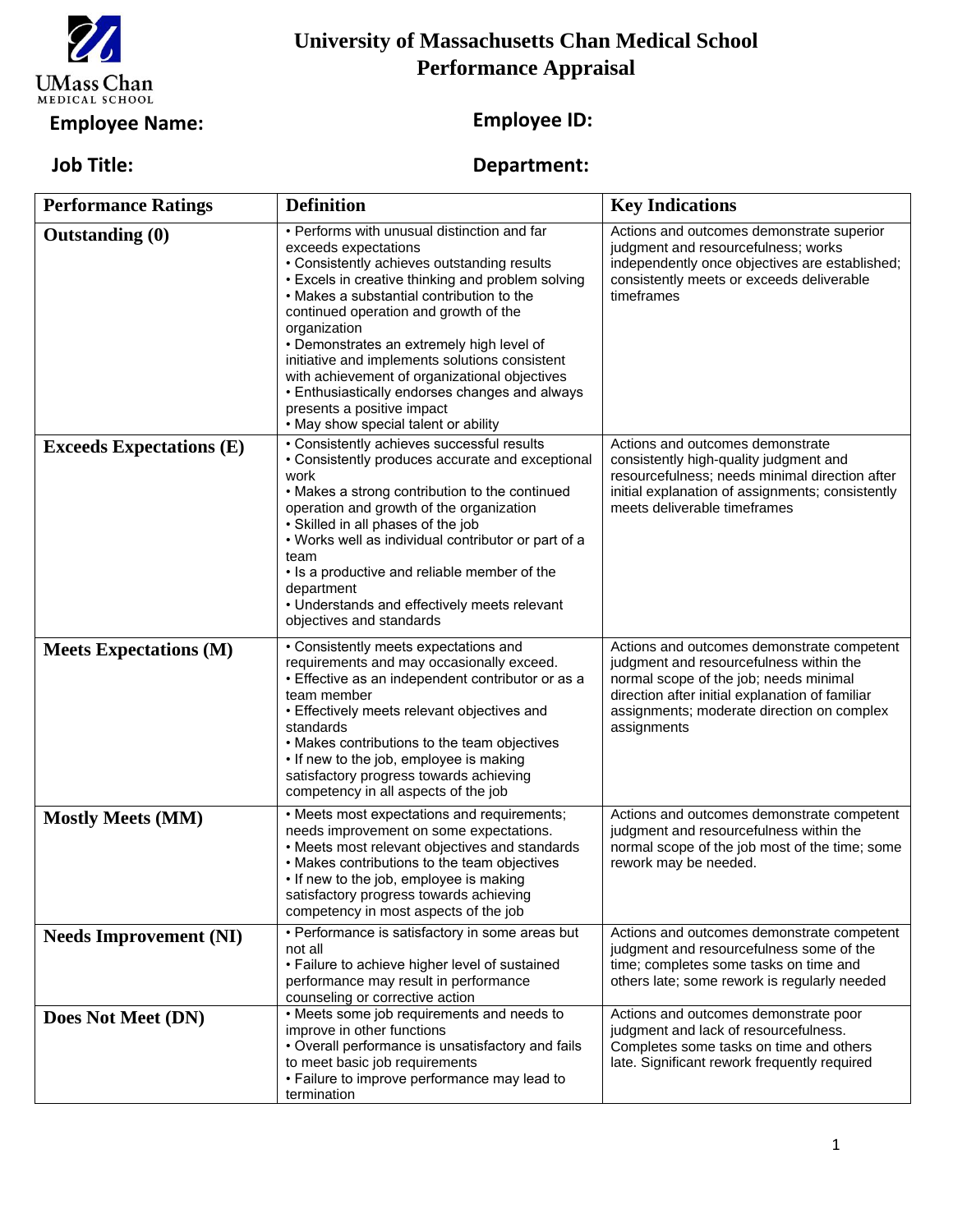Supervisors and employees are encouraged to discuss performance on a regular basis. Through the performance management process, supervisors communicate their expectations to employees, coach them on achieving objectives, diagnose relative strengths and weaknesses, and determine a development plan to improve skills and overall performance. During the process, employees communicate their observations about how well they're doing, the resources or assistance they may need from others, ideas on how to improve the job, and their needs for skill development. This form is meant to assist in that process. It is designed so that supervisors and employees may discuss and agree upon expectations and measurements during a planning discussion at the time of on boarding, followed by interim discussions and the final performance review.

Please evaluate the employee's performance during the review period based on the job description and the following competencies.

## **UMASS CHAN CORE COMPETENCIES**

# **Performance Rating**  $\begin{bmatrix} 0 \\ 0 \end{bmatrix}$  **E**  $\begin{bmatrix} 0 \\ M \end{bmatrix}$  MM  $\begin{bmatrix} 0 \\ 0 \end{bmatrix}$  DN **Accountability** • Holds self and others accountable for measurable, high-quality, timely and cost-effective results • Consistently demonstrates energy, enthusiasm and maximum effort in completing responsibilities • Demonstrates flexibility in response to changing environmental priorities • Accepts personal responsibility for own actions, including errors • Supports other team members by prioritizing and altering daily routines to complete assignments • Complies with established policies, procedures and rules • Participates in cross-functional teams and works effectively with employees from diverse backgrounds **Support for Rating**:

| <b>Performance Rating</b>                                                                                                                                                                                                                                                                                                                                                                                                                                      | O<br>F |  |  |  |  |  |  |  |  |  |  |  |  |  |  |  |  |  |  |  |  |  |  |  |  |  |  |  |  |  | М |  | MМ |  | ΝI | DN |
|----------------------------------------------------------------------------------------------------------------------------------------------------------------------------------------------------------------------------------------------------------------------------------------------------------------------------------------------------------------------------------------------------------------------------------------------------------------|--------|--|--|--|--|--|--|--|--|--|--|--|--|--|--|--|--|--|--|--|--|--|--|--|--|--|--|--|--|--|---|--|----|--|----|----|
| <b>Initiative</b>                                                                                                                                                                                                                                                                                                                                                                                                                                              |        |  |  |  |  |  |  |  |  |  |  |  |  |  |  |  |  |  |  |  |  |  |  |  |  |  |  |  |  |  |   |  |    |  |    |    |
| Takes prompt action to accomplish tasks and meet goals and objectives<br>$\bullet$<br>Completes assignments with minimal direct oversight<br>٠<br>Utilizes equipment, supplies and technology to achieve maximum efficiency<br>٠<br>Recommends process improvements within department and organization<br>٠<br>Collaborates with other employees and departments as needed<br>٠<br>Actively participates in the development and achievement of team goals<br>٠ |        |  |  |  |  |  |  |  |  |  |  |  |  |  |  |  |  |  |  |  |  |  |  |  |  |  |  |  |  |  |   |  |    |  |    |    |
| <b>Support for Rating:</b>                                                                                                                                                                                                                                                                                                                                                                                                                                     |        |  |  |  |  |  |  |  |  |  |  |  |  |  |  |  |  |  |  |  |  |  |  |  |  |  |  |  |  |  |   |  |    |  |    |    |
|                                                                                                                                                                                                                                                                                                                                                                                                                                                                |        |  |  |  |  |  |  |  |  |  |  |  |  |  |  |  |  |  |  |  |  |  |  |  |  |  |  |  |  |  |   |  |    |  |    |    |
|                                                                                                                                                                                                                                                                                                                                                                                                                                                                |        |  |  |  |  |  |  |  |  |  |  |  |  |  |  |  |  |  |  |  |  |  |  |  |  |  |  |  |  |  |   |  |    |  |    |    |
|                                                                                                                                                                                                                                                                                                                                                                                                                                                                |        |  |  |  |  |  |  |  |  |  |  |  |  |  |  |  |  |  |  |  |  |  |  |  |  |  |  |  |  |  |   |  |    |  |    |    |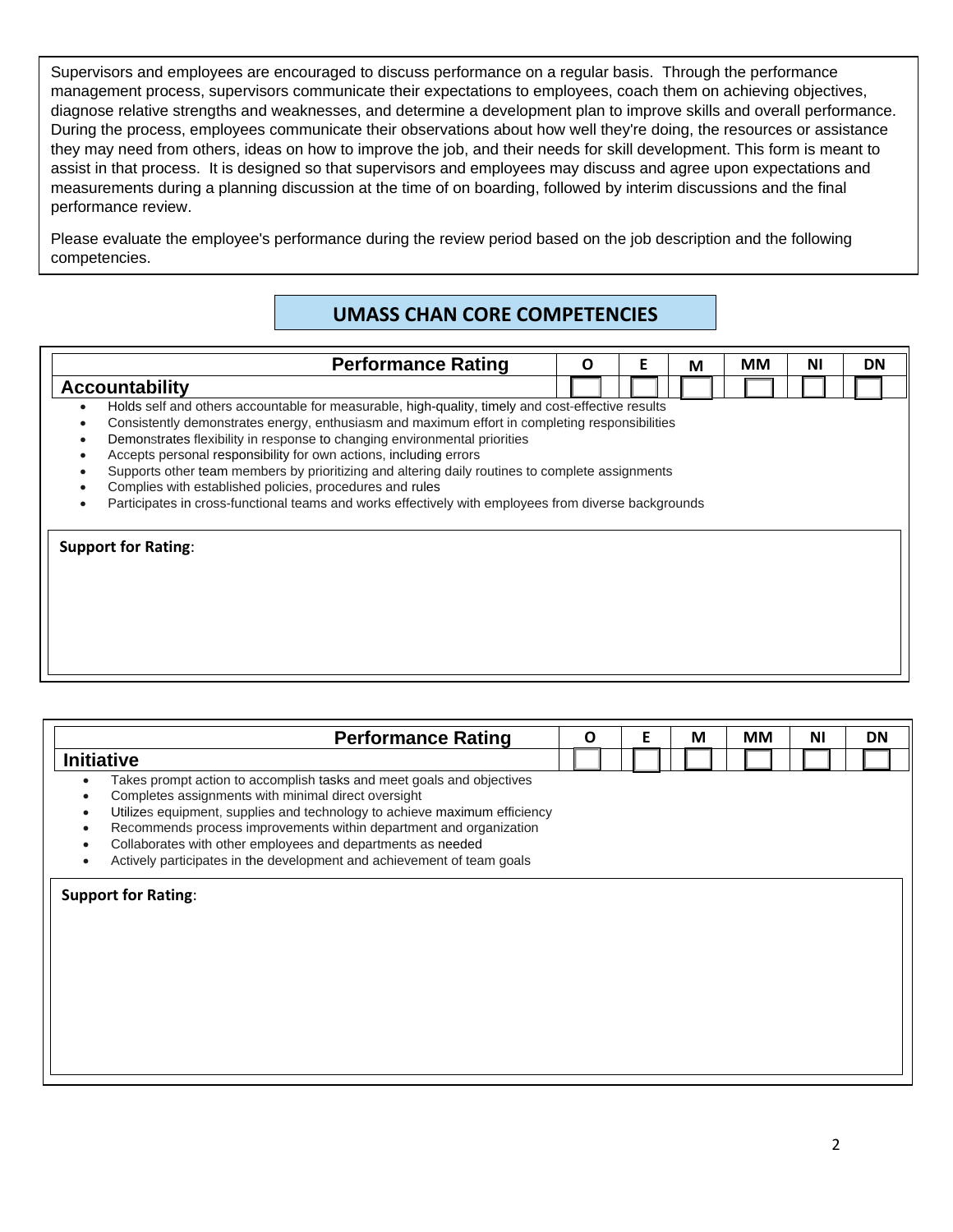| <b>Performance Rating</b>                                                                                                                                                                                                                                                           | O |  |  |  |  |  |  |  |  |  |  |  | Е |  | М | MМ | ΝI | <b>DN</b> |
|-------------------------------------------------------------------------------------------------------------------------------------------------------------------------------------------------------------------------------------------------------------------------------------|---|--|--|--|--|--|--|--|--|--|--|--|---|--|---|----|----|-----------|
| <b>Problem Solving/Decision Making</b>                                                                                                                                                                                                                                              |   |  |  |  |  |  |  |  |  |  |  |  |   |  |   |    |    |           |
| Identifies and analyzes problems weighing the relevance and accuracy of available information and recognizing one's filters,<br>$\bullet$<br>privileges, biases, and cultural preferences<br>Generates and evaluates alternative solutions and makes effective and timely decisions |   |  |  |  |  |  |  |  |  |  |  |  |   |  |   |    |    |           |
| Reviews the effects and implications of decisions and takes appropriate follow up actions                                                                                                                                                                                           |   |  |  |  |  |  |  |  |  |  |  |  |   |  |   |    |    |           |
| <b>Support for Rating:</b>                                                                                                                                                                                                                                                          |   |  |  |  |  |  |  |  |  |  |  |  |   |  |   |    |    |           |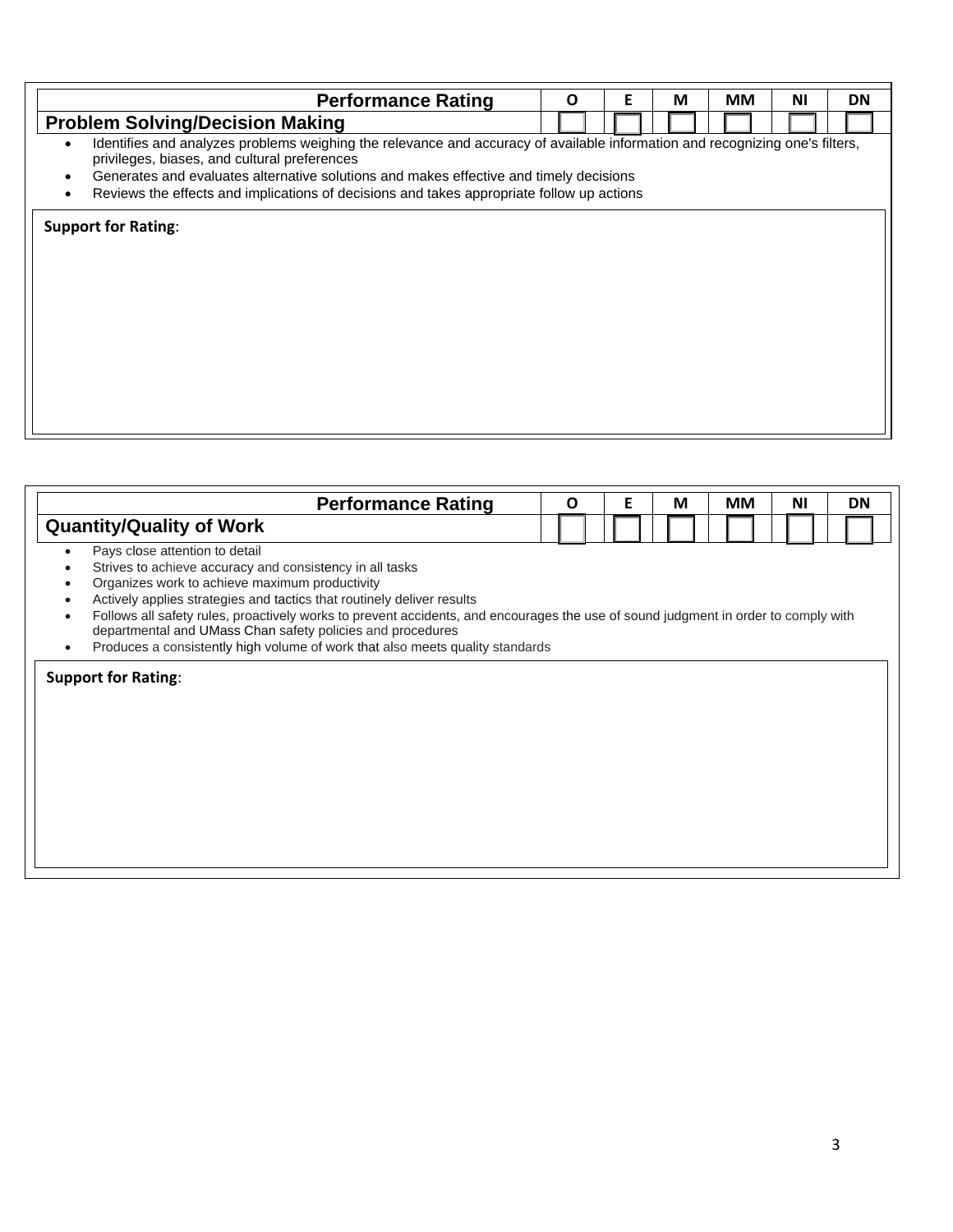| <b>Performance Rating</b>                                                                                                                                                                                                                                                                                                                                                                                                                                                                                  | O | Е | М | MМ | ΝI | DN |
|------------------------------------------------------------------------------------------------------------------------------------------------------------------------------------------------------------------------------------------------------------------------------------------------------------------------------------------------------------------------------------------------------------------------------------------------------------------------------------------------------------|---|---|---|----|----|----|
| <b>Service Orientation</b>                                                                                                                                                                                                                                                                                                                                                                                                                                                                                 |   |   |   |    |    |    |
| Applies effective interpersonal and problem-solving skills when responding to clients<br>Treats all of our diverse internal and external clients with respect and courtesy<br>Understands the needs and expectations of diverse clients and anticipates how to fulfill them<br>Demonstrates cultural sensitivity and competence when interacting with clients, fellow employees, and guests<br>Takes personal responsibility applying proactive, solution focused approaches in responding to client needs |   |   |   |    |    |    |
| <b>Support for Rating:</b>                                                                                                                                                                                                                                                                                                                                                                                                                                                                                 |   |   |   |    |    |    |
|                                                                                                                                                                                                                                                                                                                                                                                                                                                                                                            |   |   |   |    |    |    |
|                                                                                                                                                                                                                                                                                                                                                                                                                                                                                                            |   |   |   |    |    |    |
|                                                                                                                                                                                                                                                                                                                                                                                                                                                                                                            |   |   |   |    |    |    |
|                                                                                                                                                                                                                                                                                                                                                                                                                                                                                                            |   |   |   |    |    |    |

| <b>Performance Rating</b>                                                                                                                                                                                                                                                                                                                                                             | O |  |  | F |  |  |  |  |  |  |  |  |  |  |  |  |  | М | MМ | ΝI | <b>DN</b> |
|---------------------------------------------------------------------------------------------------------------------------------------------------------------------------------------------------------------------------------------------------------------------------------------------------------------------------------------------------------------------------------------|---|--|--|---|--|--|--|--|--|--|--|--|--|--|--|--|--|---|----|----|-----------|
| <b>Diversity &amp; Inclusion</b>                                                                                                                                                                                                                                                                                                                                                      |   |  |  |   |  |  |  |  |  |  |  |  |  |  |  |  |  |   |    |    |           |
| Understands how social group identities shape the settings in which we work<br>Demonstrates self-awareness and the ability to see other points of view, valuing diverse experiences and ways of knowing<br>Negotiates conflict and facilitates discussions with culture competence and cultural humility<br>Shows commitment to continuous learning/improvement in managing diversity |   |  |  |   |  |  |  |  |  |  |  |  |  |  |  |  |  |   |    |    |           |
| <b>Support for Rating:</b>                                                                                                                                                                                                                                                                                                                                                            |   |  |  |   |  |  |  |  |  |  |  |  |  |  |  |  |  |   |    |    |           |
|                                                                                                                                                                                                                                                                                                                                                                                       |   |  |  |   |  |  |  |  |  |  |  |  |  |  |  |  |  |   |    |    |           |
|                                                                                                                                                                                                                                                                                                                                                                                       |   |  |  |   |  |  |  |  |  |  |  |  |  |  |  |  |  |   |    |    |           |
|                                                                                                                                                                                                                                                                                                                                                                                       |   |  |  |   |  |  |  |  |  |  |  |  |  |  |  |  |  |   |    |    |           |
|                                                                                                                                                                                                                                                                                                                                                                                       |   |  |  |   |  |  |  |  |  |  |  |  |  |  |  |  |  |   |    |    |           |
|                                                                                                                                                                                                                                                                                                                                                                                       |   |  |  |   |  |  |  |  |  |  |  |  |  |  |  |  |  |   |    |    |           |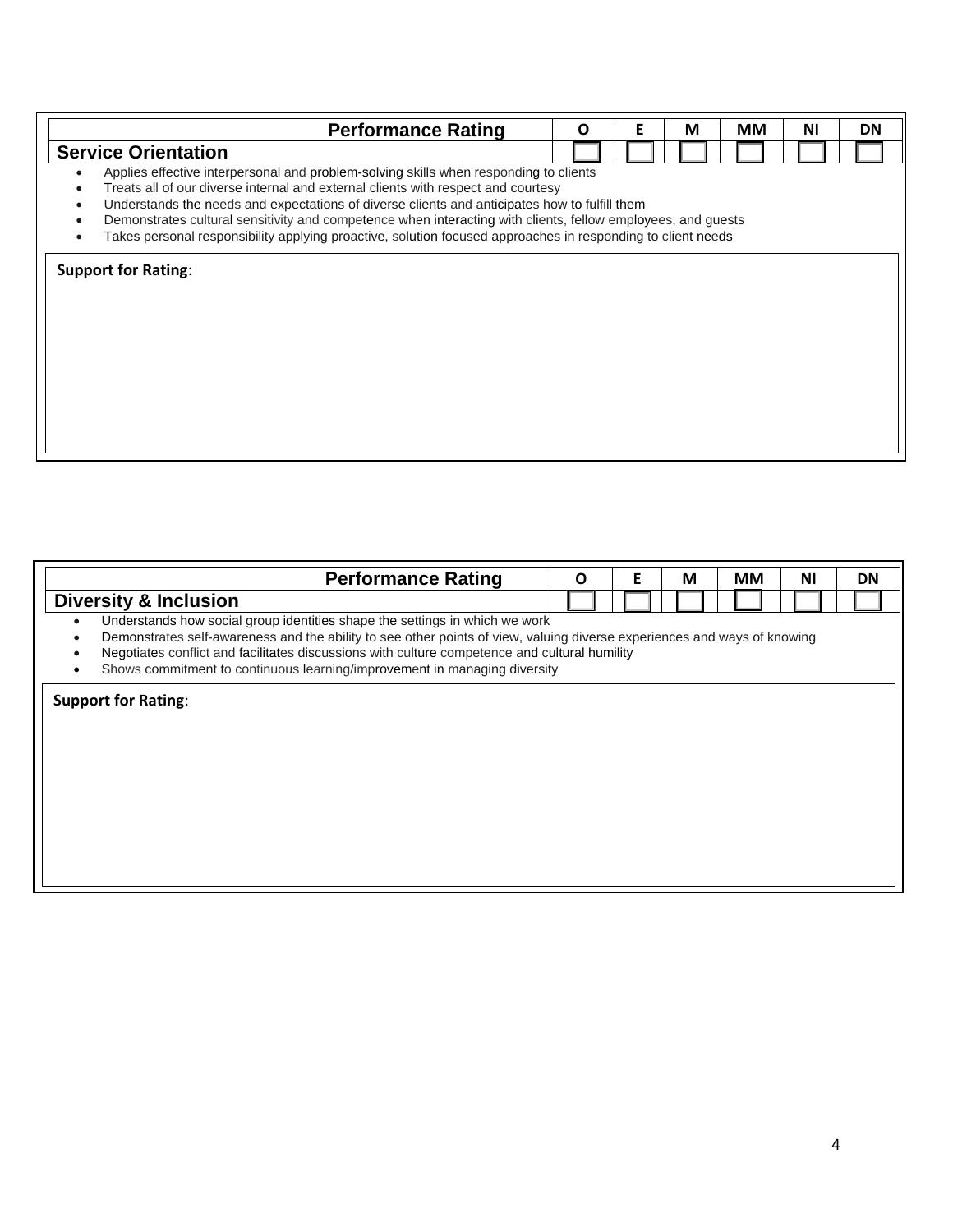| <b>Performance Rating</b>                                                                                                                                                                                                                                                                                                                                                                                                                                                                                                                                                                                                                                                                                                                                                                                                                                                            | O | Е | М | MМ | ΝI | <b>DN</b> |
|--------------------------------------------------------------------------------------------------------------------------------------------------------------------------------------------------------------------------------------------------------------------------------------------------------------------------------------------------------------------------------------------------------------------------------------------------------------------------------------------------------------------------------------------------------------------------------------------------------------------------------------------------------------------------------------------------------------------------------------------------------------------------------------------------------------------------------------------------------------------------------------|---|---|---|----|----|-----------|
| Leadership/Management (if applicable)                                                                                                                                                                                                                                                                                                                                                                                                                                                                                                                                                                                                                                                                                                                                                                                                                                                |   |   |   |    |    |           |
| Set clear priorities, goals and expectations and provide timely, constructive and balanced feedback in holding staff members<br>accountable<br>Delegate effectively, empower team members and flex style when faced with diverse teams; understand and effectively manage<br>complex group dynamics and diverse perspectives<br>Manage performance problems and team conflict skillfully<br>Demonstrate effective mentoring, developing and motivating skills<br>Inspire and foster team commitment, spirit, pride and trust; and is attentive to the well-being of staff<br>Take a long-term view, building a shared vision with staff planning, decision making and process improvement<br>Act as a positive role model<br>Ensure that diverse talented employees are appropriately recruited, selected, oriented and acclimated to the organization<br><b>Support for Rating:</b> |   |   |   |    |    |           |

### **POSITION PERFORMANCE REVIEW**

| <b>Performance Rating</b>                                                                                                                                                                                                                                                                                                                                                                                                                                                                                                                                                                 | O |  |  |  |  |  | Е |  | M | <b>MM</b> | ΝI | <b>DN</b> |
|-------------------------------------------------------------------------------------------------------------------------------------------------------------------------------------------------------------------------------------------------------------------------------------------------------------------------------------------------------------------------------------------------------------------------------------------------------------------------------------------------------------------------------------------------------------------------------------------|---|--|--|--|--|--|---|--|---|-----------|----|-----------|
| Job Knowledge/Skills/Organizing Work                                                                                                                                                                                                                                                                                                                                                                                                                                                                                                                                                      |   |  |  |  |  |  |   |  |   |           |    |           |
| Understands work methods, policies, procedures, tools and technology<br>$\bullet$<br>Apply work knowledge to effectively complete assigned tasks<br>Adapt to new or difficult procedures and/or changes<br>$\bullet$<br>Comply with all safety and quality assurance procedures<br>Operate in a cost efficient and effective manner (adheres to budget) employees are appropriately recruited, selected, oriented, and<br>acclimated to the organization<br>Display strong planning, organizing and problem-solving skills<br>Utilize time efficiently<br>Follow through on assigned work |   |  |  |  |  |  |   |  |   |           |    |           |
| <b>Support for Rating:</b>                                                                                                                                                                                                                                                                                                                                                                                                                                                                                                                                                                |   |  |  |  |  |  |   |  |   |           |    |           |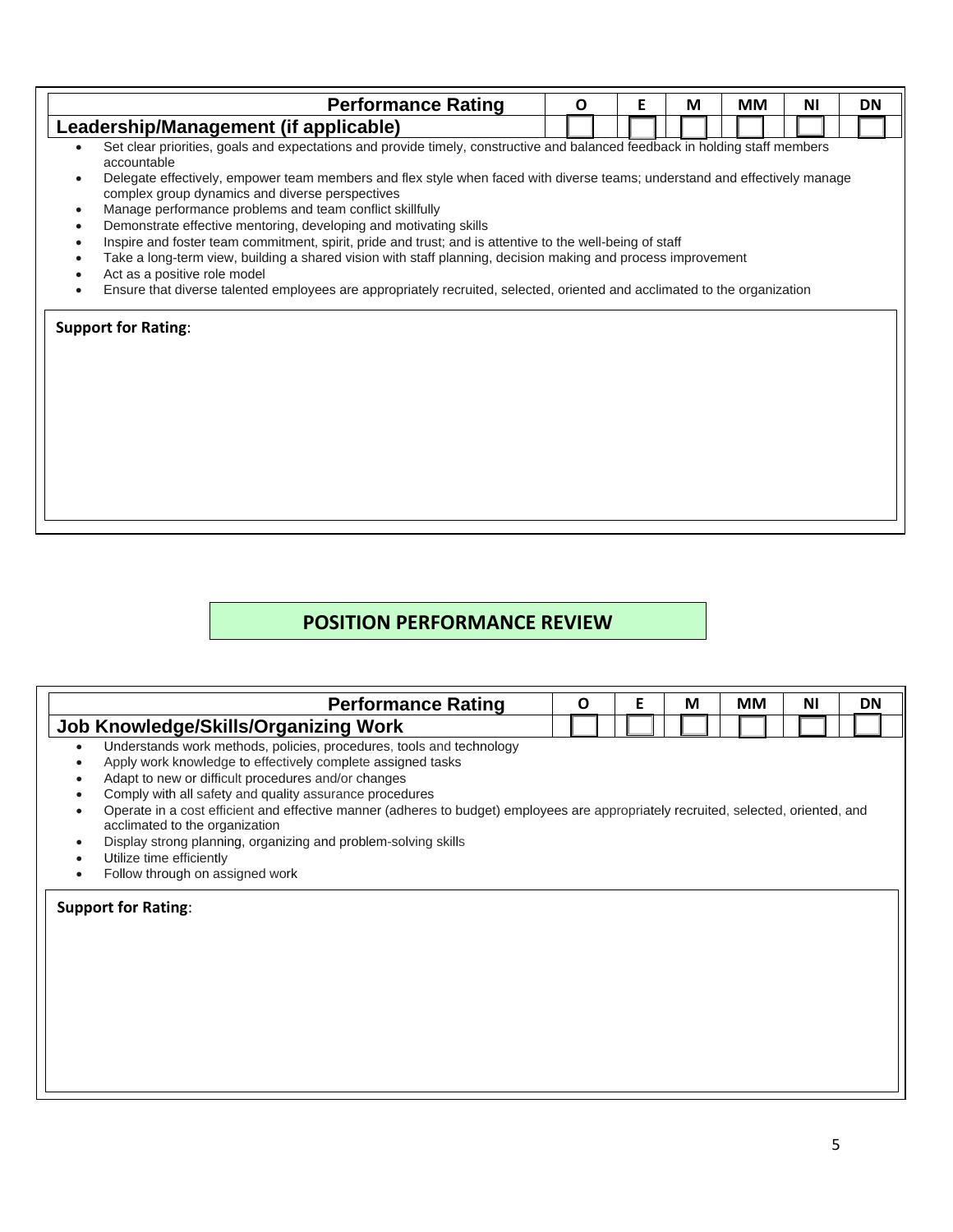| <b>Performance Rating</b>                                                                                                             | Ο | Е | M | <b>MM</b> | ΝI | <b>DN</b> |
|---------------------------------------------------------------------------------------------------------------------------------------|---|---|---|-----------|----|-----------|
| <b>Interpersonal Skills</b>                                                                                                           |   |   |   |           |    |           |
| Maintain good working relationships with other employees and supervisors                                                              |   |   |   |           |    |           |
| Work effectively as a member or leader of a team<br>Interact with others in a helpful and courteous manner, internally and externally |   |   |   |           |    |           |
| Maintain positive customer and staff relations                                                                                        |   |   |   |           |    |           |
| Is respectful and civil to all people including those from different cultures and background                                          |   |   |   |           |    |           |
| Communicate information effectively                                                                                                   |   |   |   |           |    |           |
|                                                                                                                                       |   |   |   |           |    |           |

| <b>Performance Rating</b>                    | υ. | М | <b>MM</b> | ΝI | <b>DN</b> |
|----------------------------------------------|----|---|-----------|----|-----------|
| <b>Position Specific Competencies</b>        |    |   |           |    |           |
| (list below each applicable to the position) |    |   |           |    |           |
| . .                                          |    |   |           |    |           |
|                                              |    |   |           |    |           |
|                                              |    |   |           |    |           |
|                                              |    |   |           |    |           |
|                                              |    |   |           |    |           |
|                                              |    |   |           |    |           |

|                            | <b>Performance Rating</b> | $\mathbf O$ | Е | M | <b>MM</b> | ΝI | <b>DN</b> |
|----------------------------|---------------------------|-------------|---|---|-----------|----|-----------|
| <b>OVERALL PERFORMANCE</b> |                           |             |   |   |           |    |           |
|                            |                           |             |   |   |           |    |           |
| <b>Manager Comments:</b>   |                           |             |   |   |           |    |           |
|                            |                           |             |   |   |           |    |           |
|                            |                           |             |   |   |           |    |           |
|                            |                           |             |   |   |           |    |           |
|                            |                           |             |   |   |           |    |           |
|                            |                           |             |   |   |           |    |           |
|                            |                           |             |   |   |           |    |           |